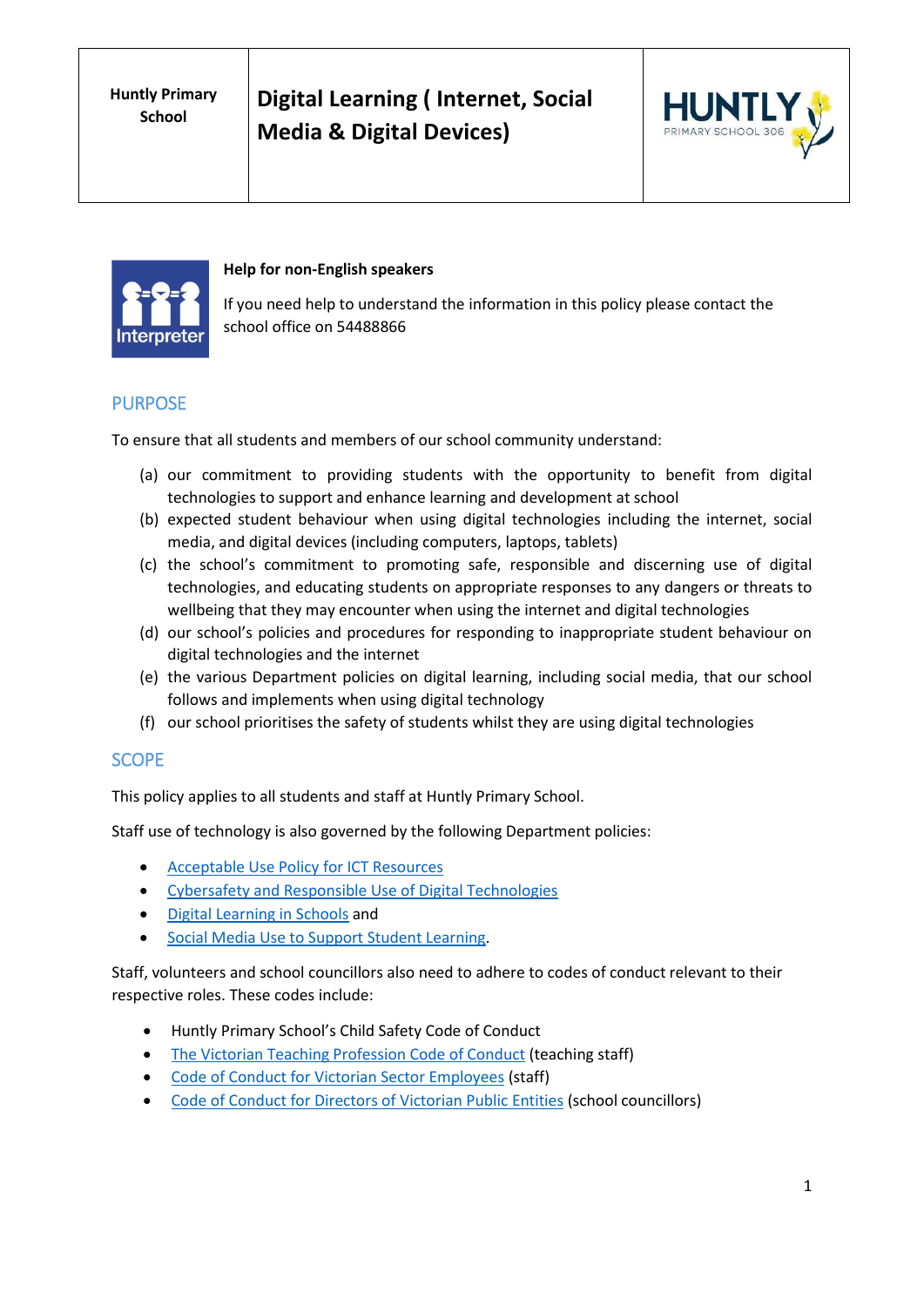**Huntly Primary School**

**Digital Learning ( Internet, Social Media & Digital Devices)**



# **DEFINITIONS**

For the purpose of this policy, "digital technologies" are defined as digital devices, tools, applications and systems that students and teachers use for learning and teaching; this includes Departmentprovided software and locally sourced devices, tools and systems.

## **POLICY**

## Vision for digital learning at our school

The use of digital technologies is a mandated component of the Victorian Curriculum F-10.

Safe and appropriate use of digital technologies, including the internet, apps, computers and tablets, can provide students with rich opportunities to support learning and development in a range of ways.

Through increased access to digital technologies, students can benefit from learning that is interactive, collaborative, personalised, engaging and transformative. Digital technologies enable our students to interact with and create high quality content, resources and tools. It also enables personalised learning tailored to students' particular needs and interests and transforms assessment, reporting and feedback, driving new forms of collaboration and communication.

Huntly Primary School believes that the use of digital technologies at school allows the development of valuable skills and knowledge and prepares students to thrive in our globalised and inter-connected world. Our school's vision is to empower students to use digital technologies safely and appropriately to reach their personal best and fully equip them to contribute positively to society as happy, healthy young adults.

#### Safe and appropriate use of digital technologies

Digital technologies, if not used appropriately, may present risks to users' safety or wellbeing. At Huntly Primary School, we are committed to educating all students to use digital technologies safely, equipping students with the skills and knowledge to navigate the digital world.

At Huntly Primary School, we:

- use online sites and digital tools that support students' learning, and focus our use of digital technologies on being learning-centred
- use digital technologies in the classroom for specific purpose with targeted educational or developmental aims
- supervise and support students using digital technologies for their schoolwork
- effectively and responsively address any issues or incidents that have the potential to impact on the wellbeing of our students
- have programs in place to educate our students to be safe, responsible and discerning users of digital technologies.
- educate our students about digital issues such as privacy, intellectual property and copyright, and the importance of maintaining their own privacy and security online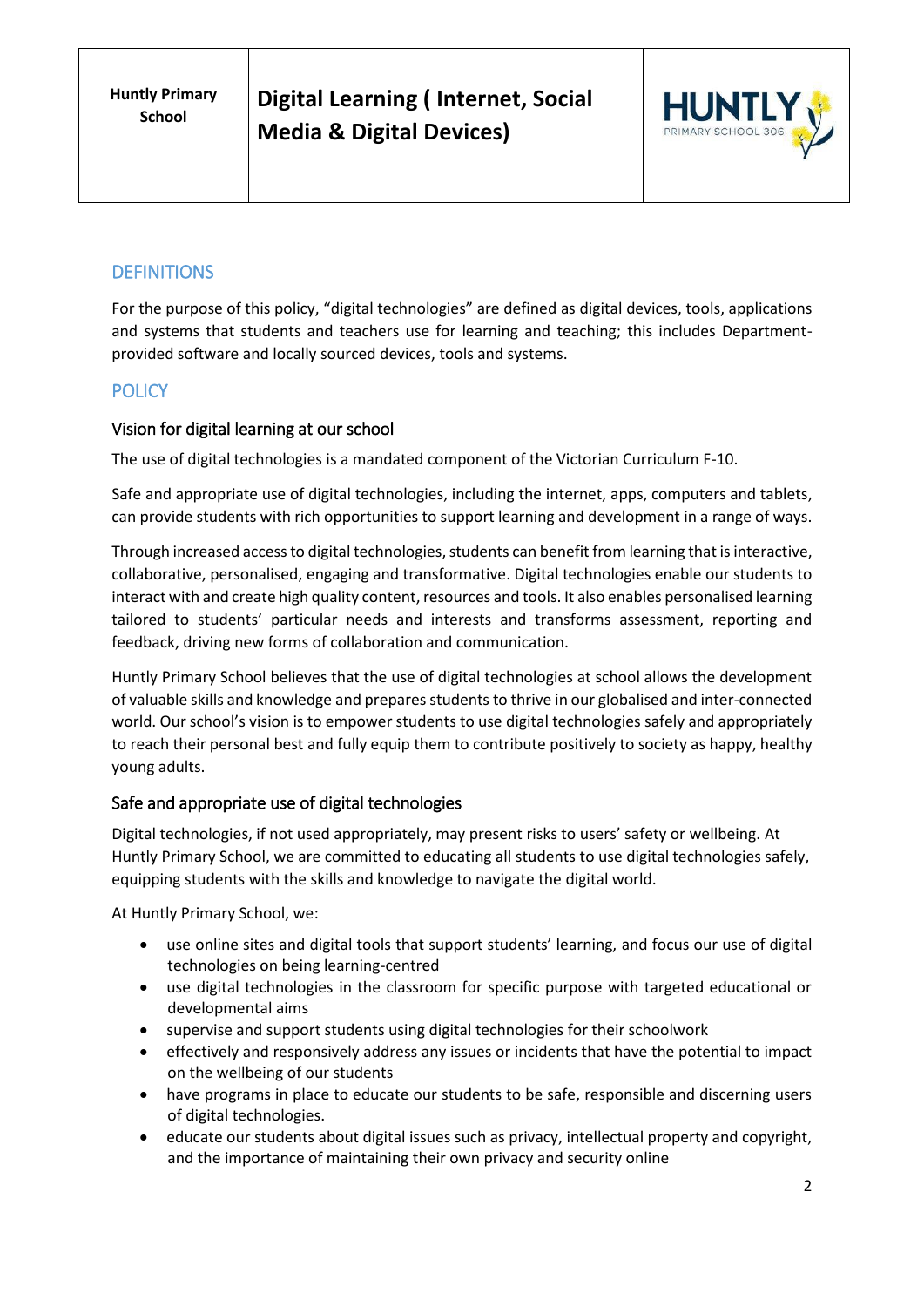**Huntly Primary School**



- actively educate and remind students of our *Student Engagement* policy that outlines our School's values and expected student behaviour, including online behaviours
- have an Acceptable Use Agreement outlining the expectations of students when using digital technologies for their schoolwork
- use clear protocols and procedures to protect students working in online spaces, which includes reviewing the safety and appropriateness of online tools and communities and removing offensive content at the earliest opportunity
- educate our students on appropriate responses to any dangers or threats to wellbeing that they may encounter when using the internet and other digital technologies
- provide a filtered internet service at school to block access to inappropriate content
- refer suspected illegal online acts to the relevant law enforcement authority for investigation
- support parents and carers to understand the safe and responsible use of digital technologies and the strategies that can be implemented at home through regular updates in our newsletter, information sheets, website/school portal and information sessions.

Distribution of school owned devices to students and personal student use of digital technologies at school will only be permitted where students and their parents/carers have completed a signed Acceptable Use Agreement.

It is the responsibility of all students to protect their own password and not divulge it to another person. If a student or staff member knows or suspects an account has been used by another person, the account holder must notify their class teacher immediately.

All messages created, sent or retrieved on the school's network are the property of the school. The school reserves the right to access and monitor all messages and files on the computer system, as necessary and appropriate. Communications including text and images may be required to be disclosed to law enforcement and other third parties without the consent of the sender.

Information on supervision arrangements for students engaging in digital learning activities is available in our Yard Duty and Supervision Policy.

#### Social media use

Our school follows the Department's policy on [Social Media Use to Support Learning](https://www2.education.vic.gov.au/pal/social-media/policy) to ensure social media is used safely and appropriately in student learning and to ensure appropriate parent notification occurs or, where required, consent is sought. Where the student activity is visible to the public, it requires consent.

In accordance with the Department's policy on social media, staff will not 'friend' or 'follow' a student on a personal social media account, or accept a 'friend' request from a student using a personal social media account unless it is objectively appropriate, for example where the student is also a family member of the staff.